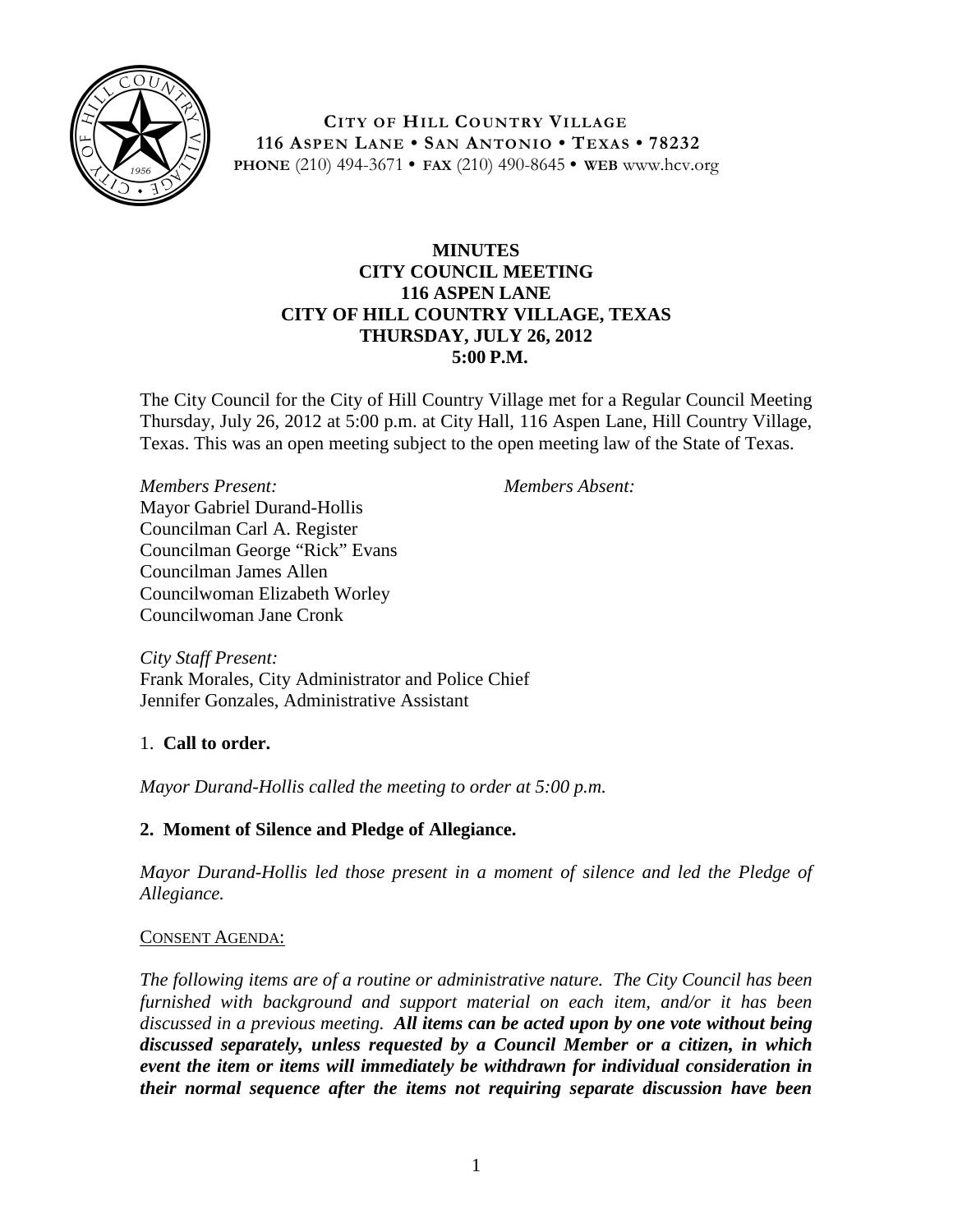*acted upon. The remaining items will be adopted by one motion and vote of the City Council.*

**3. Discussion/action on approval of the minutes of the Regular Council Meeting of May 17, 2012.**

**4. Discussion/action on approval of the October 2012 – September 2013 City of Hill Country Village Master Calendar.**

**5. Discussion/action on reappointing two existing members to the Economic Development Corporation.**

**6. Discussion/action approving an ordinance designating the North Central Times as the official newspaper of the City of Hill Country Village and the Express New as the alternate newspaper for the City of Hill Country Village.**

*Councilman Register moved to approve the consent agenda, seconded by Councilman Evans. Motion passed unanimously.*

INDIVIDUAL ITEMS FOR CONSIDERATION:

**7. Discussion/action appointing a person to fill the vacancy on city council.**

*Councilman Evans moved to go into executive session, seconded by Councilman Register.*

*Mayor Durand-Hollis recessed the regular city council meeting at 5:03 p.m. for executive session.*

*Mayor Durand-Hollis reconvened at 5:32 p.m. for the regular city council meeting.*

*Councilwoman Worley moved to appoint Ms. Jane Cronk to fill the vacancy on city council, seconded by Councilman Allen. Motion passed unanimously.*

## **8. Administering Oath of Office and Obtain Statement of Official from newly appointed member of city council.**

*Mayor Durand-Hollis swore in Councilwoman Cronk.*

#### **9. Citizens to be heard.**

*At this time, citizens who have filled out a registration form prior to the start of the meeting may speak on any topic they wish to bring to the attention of the governing body so long as that topic is not on the agenda for this meeting. Citizens may speak on specific agenda items when that item is called for discussion. During the Citizens to be Heard section no council action may take place and no council discussion or response is required to the speaker. A time limit of two minutes per speaker is permitted; the council may extend this time at their discretion.*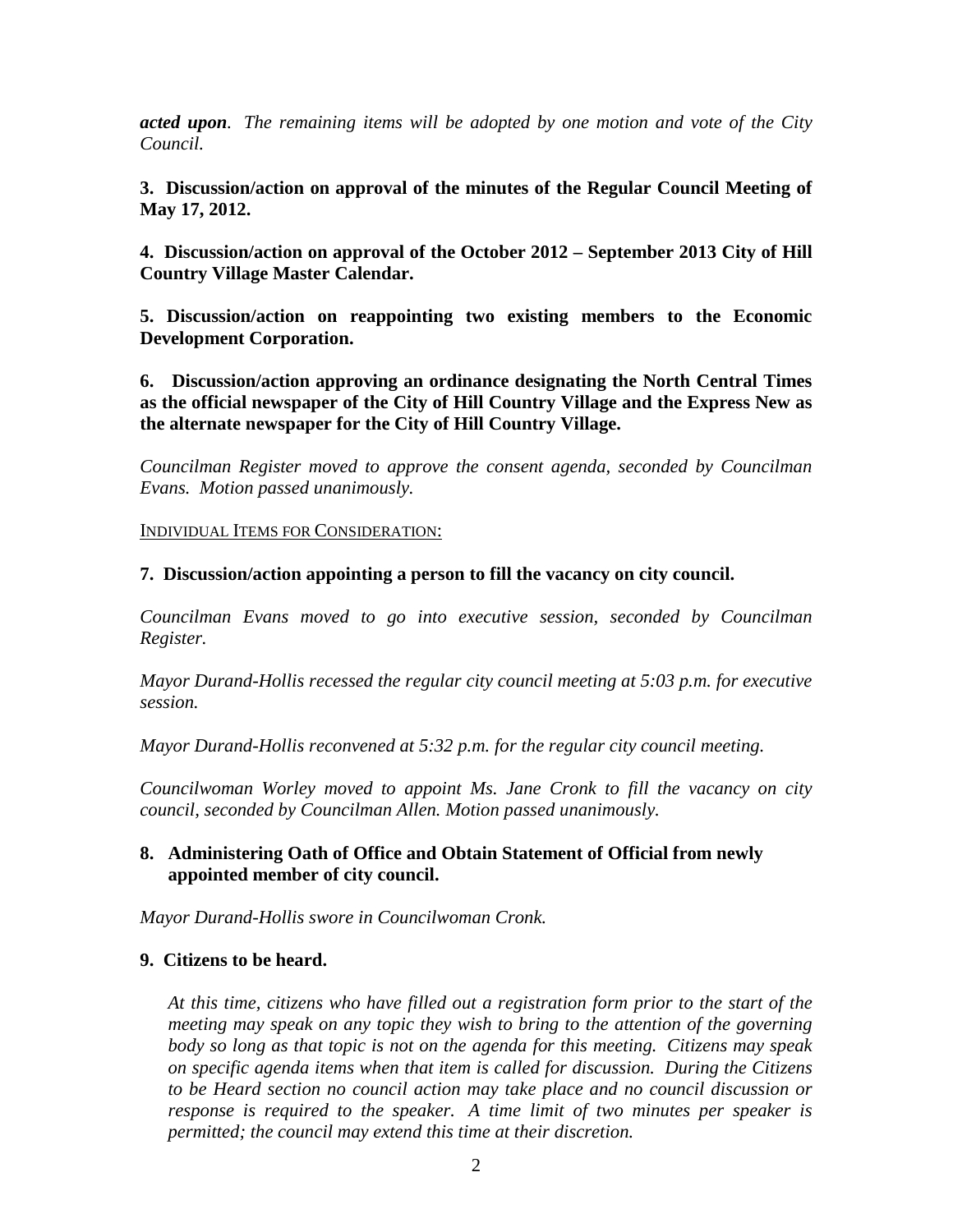*Mr. Steve Marceau, Mr. Roger Simpson and Ms. Melissa Childers-White signed up to speak. Mr. Marceau and Mr. Simpson chose to wait for their item to come up to speak. Ms. Childers-White spoke about recycling. She wanted to know if in fact Waste Management was recycling what the residents put in their recycling bin.* 

## **10. Discussion/action approving an Interlocal Agreement with San Antonio Water System.**

*Stacey Isenberg from San Antonio Water System introduced herself and spoke about the transition from Bexar Met to SAWS. She briefed council that SAWS would be collecting .76 per bill for sewer services and that they would keep .8% for uncollected fees.*

*Councilman Allen asked if everyone paid, would they still get the .8%.*

*Ms. Isenberg related the .8% was a standard fee that SAWS would keep from each entity whether paid or not.*

*Mr. Kirk Francis spoke about a letter he had given council. If council doesn't sign the*  ILA with SAWS, the city would have to do our own billing for the 37 sewer accounts we *currently have.* 

*Councilman Evans made a motion approving an Interlocal Agreement with the San Antonio Water System, seconded by Councilman Allen. Motion passed unanimously.*

## **11. Discussion/action approving an ordinance for the placement of a stop sign for westbound traffic on Tomahawk Trail where it intersects with Pontiac Lane.**

*Councilman Register told council he observed the traffic at Tomahawk Trail and Pontiac. He believed this area needed a stop sign.*

*Councilman Register made a motion to approve an ordinance for the placement of a stop sign for westbound traffic on Tomahawk Trail where it intersects with Pontiac Lane, seconded by Councilman Evans. Motion passed unanimously.* 

## **12. Discussion/action approving an ordinance approving the placement of traffic calming devices on Hidden View.**

*Councilman Allen talked about his concerns during the school year. He said traffic backs up at that location and it is downhill with a blind curve. He has asked city staff to further study the area with the traffic counter.*

*Councilman Evans told council this very same situation was brought up years ago. About 90% of HCV residents aren't affected by it and about 10% of the residents are. He would like to see more studies done and police enforcement.*

*Councilman Register asked Chief Morales why they had put up temporary signs before.*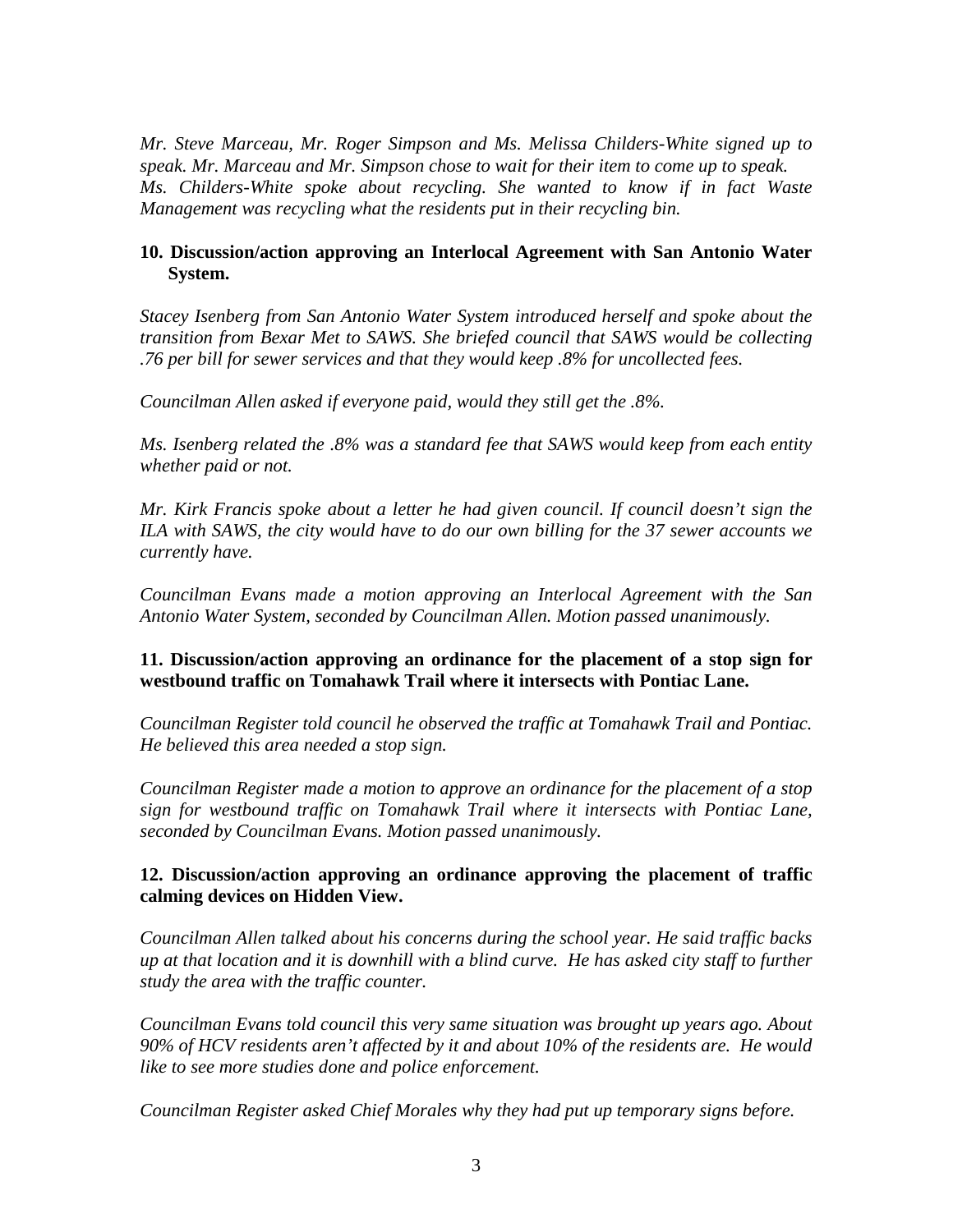*Chief Morales told him the former City Administrator asked the police department to put the signs up on a trial basis. The signs were put up on two separate occasions and on both occasions were allegedly removed by a resident. The signs were never put up again.*

*Chief Morales briefed council that there were more cars in that area in the morning before school and after school. Last study showed average speed was 25-27 mph and about 25 tickets were issued in that area in a year's time. Chief Morales told council a letter had been sent out previously to the principal at Hidden Forest Elementary to try and help with the situation.* 

*Councilwoman Worley asked what the traffic calming devices would be a solution to. She would like to see enforcement take place and a study when school starts up again.*

*Councilwoman Cronk asked where the speed bumps would go.*

*Mr. Kirk Francis commented to council that he thought not enough research has been done to make a decision.* 

*Ms. Melissa Childers-White asked council to get the citizens of HCV involved and see what they wanted.*

*Mr. Roger Simpson was not opposed to speed bumps, but didn't think the village needed clutter.* 

*Ms. Karen Magnon told council she was against the speed bumps. She also said about four other HCV residents were against them also but couldn't be here for the meeting.*

*No action was taken.*

**13. Discussion on dumpsters and a fence behind the Hill Country Plaza Shopping Center.**

*City Administrator Morales told council the work on the fence was completed and the dumpsters had been moved.* 

**14. Discussion/action regarding the May 31, 2012 and June 30, 2012 financial statement.**

*Councilman Register informed council he thought the city is in good shape.*

*Councilman Register made a motion to accept the May 31, 2012 and the June 30, 2012 financial statements, seconded by Councilman Evans. Motion passed unanimously.*

**Mayor Durand-Hollis recessed the open session at 6:25 p.m. for a public hearing.**

**15. A public hearing on FY 2012-2013 budget of the Hill Country Village Economic Development Corporation (EDC) and possible City Council action on such EDC budget.**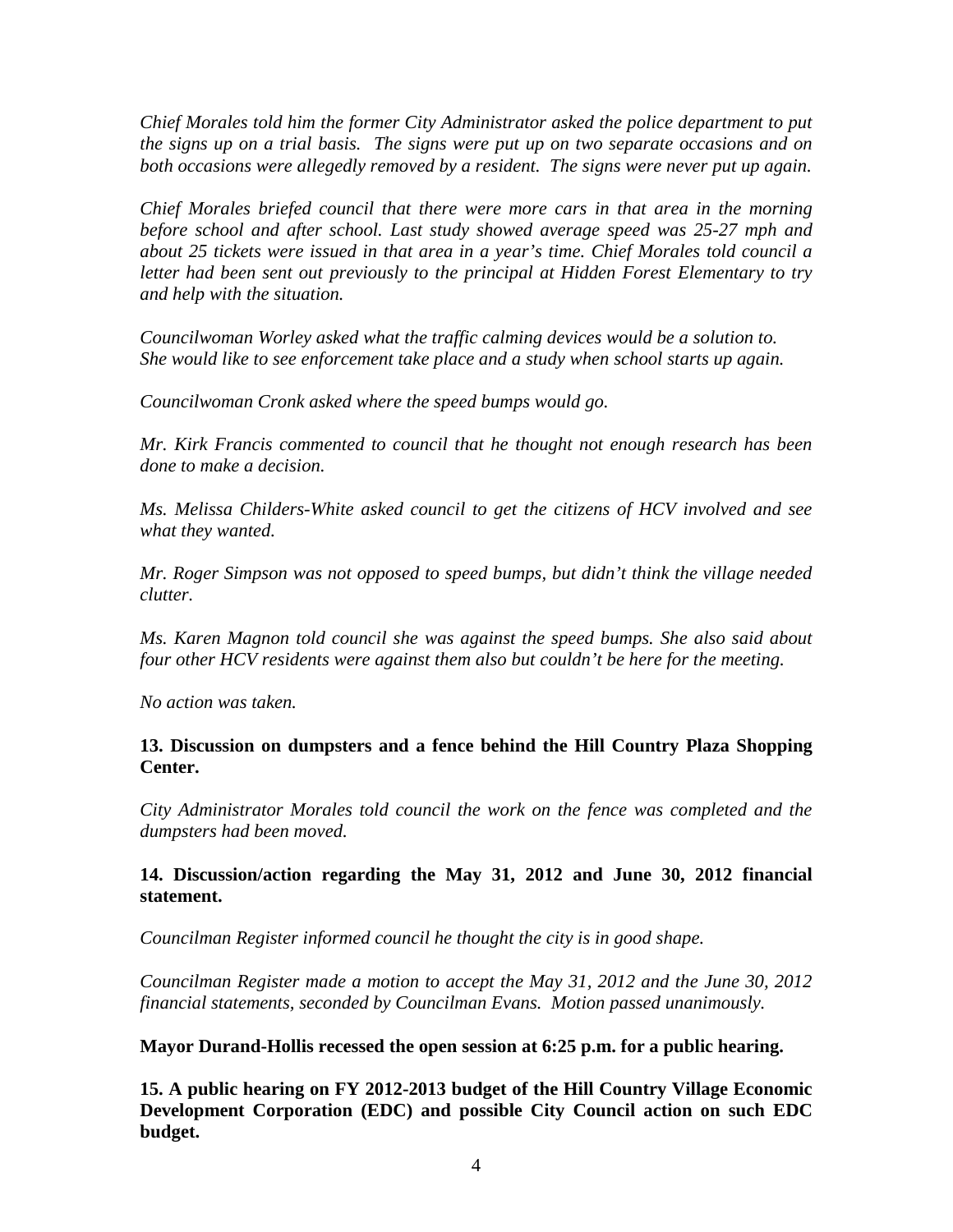*The council discussed the EDC budget and requested to take no action at this time.*

## **16. A public hearing, discussion and action regarding City of Hill Country Village Fiscal Year 2012-2013 budget and tax rate.**

*There was discussion among all members of the council on the budget. They directed city staff to look at cash reserve numbers and sales tax revenue.* 

**Mayor Durand-Hollis reconvened at 6:30 p.m. for the open session.** 

**17. Discussion/action approving an Interlocal Agreement for Law Enforcement Dispatch Services between the County of Bexar and the City of Hill Country Village.**

*Mr. Kirk Francis told council that the Bexar County Sheriff's Office could not cancel us due to health/safety issue.* 

*Chief Morales briefed council that he had been informed by Mr. Robert Adelman, Bexar County Sheriff's Office Dispatch Manager that if we failed to sign their agreement they would stop services October 2012. If that occurred we would then have to go out and contract with another law enforcement agency for dispatch services.*

*Councilman Register wanted to know what the logic behind this was and are there any possible negotiations.*

*Councilman Allen told council that Commissioner Kevin Wolff agrees the citizens are being charged twice. He related he could meet with Commissioner Wolff along with Mayor Durand-Hollis.*

*Councilman Evans asked what are options are, and if they may cut us any slack.* 

**18. Discussion/action approving a Memorandum of Understanding with a possible resolution to allow the police department the ability to be members of the Alamo Area Tactical Response Team.**

*Sergeant Fox spoke to council about an incident that occurred on Axis Trail in 2010. He told council the police department was upgrading police equipment and that three police officers had attended the San Antonio Police Department SWAT training. He would like the police department to be proactive not reactive in these situations.*

*Mr. Jerry Grubbs from the Selma Police Department told council if a situation arose and we did not have the personnel to send then we would not be held accountable. The only time our officers would respond is if they were available. In turn the team would always be available to us in case we needed them.*

*Chief Morales told council the money to fund this endeavor was not in the budget.* 

*Councilman Evans would like to see how much this would cost.*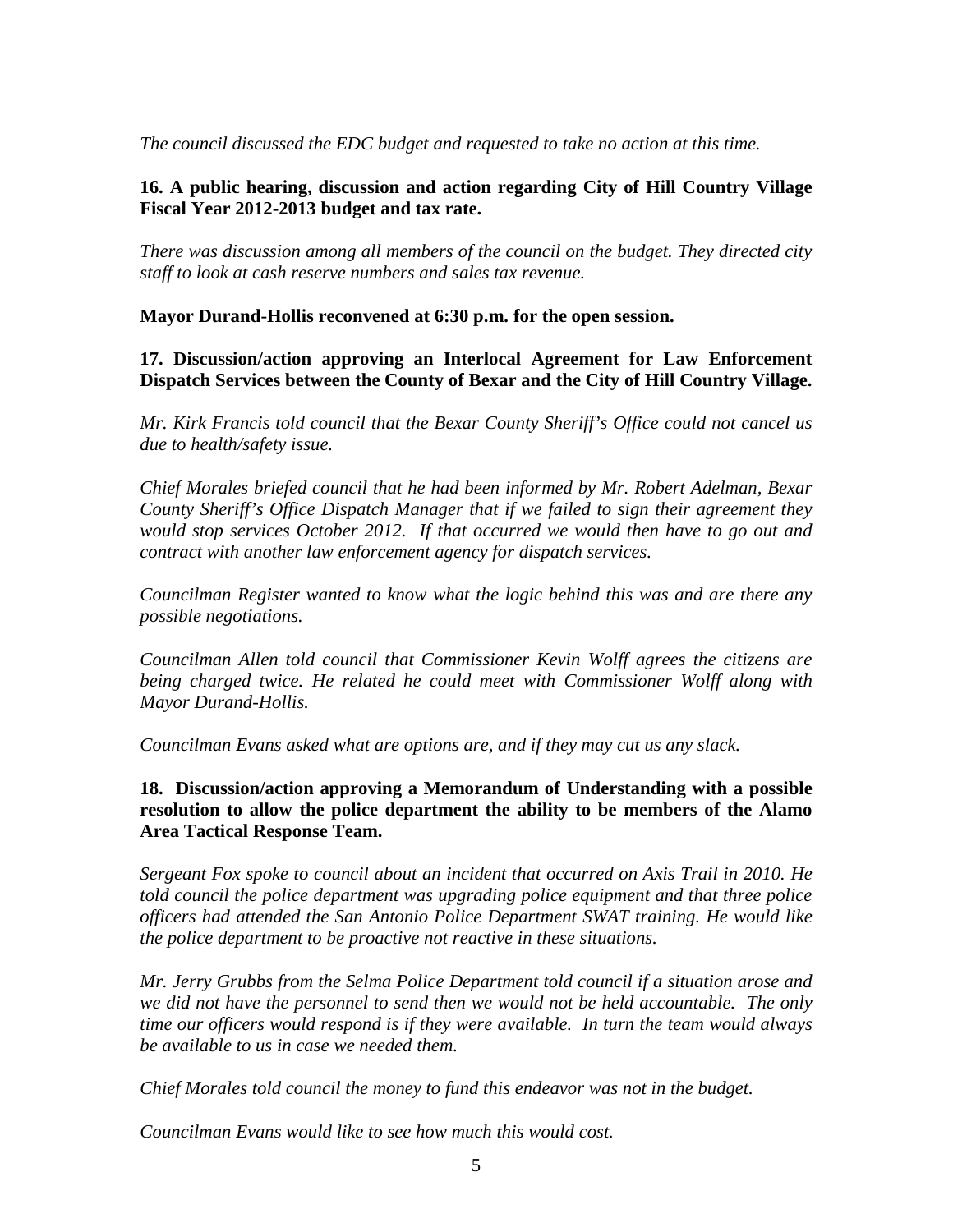*Officer Frank Lara from the Live Oak Police Department related that on average the team responds to 5-6 barricaded incidents, 4-5 suicides and several felony warrant situations per year. The training these officers will get from the Alamo Area Tactical Response Team could be brought back to their own officers.* 

**19. Discussion/action approving a resolution transferring title and ownership from the City of Hill Country Village, Texas of a Vemeer BC 1000 XL chipper purchased with funds given to the Alamo Area Council of Governments (AACOG) by the Texas Commission of Environmental Quality (TCEQ) under Grant #03-18-G09 to the City of Somerset, Texas.**

*Councilman Evans asked City Administrator Morales if we were using the chipper.*

*City Administrator Morales told council we were not using it since we only had one public works employee.* 

*Morales further informed the council that the chipper cannot be sold since it was awarded to the city from a grant.* 

*Councilman Register made a motion to approve a resolution transferring title and ownership from the City of Hill Country Village, Texas of a Vemeer BC 1000 XL chipper purchased with funds given to the Alamo Area Council of Governments (AACOG) by the Texas Commission of Environmental Quality (TCEQ) under Grant #03-18-G09 to the City of Somerset, Texas, seconded by Councilman Allen. Motion passed unanimously.*

#### **20. Discussion/action regarding awarding a contract for Bank Depository services.**

*Tabled until the September city council meeting.*

# **21. Mayor's Report to Council.**

*Mayor Durand-Hollis wanted to thank Mr. Kirk Francis for all his hard work.*

*Mayor Durand-Hollis spoke to council about having a Special Meeting in August for the road maintenance sales tax election.* 

#### **22. Communications with City Administrator.**

*None*

#### 23**. Adjourn**

*THE COUNCIL RESERVES THE RIGHT TO DISCUSS AND APPROPRIATELY ACT UPON ANY ITEM STATED ON THIS AGENDA IN OPEN SESSION. THE COUNCIL RESERVES THE RIGHT TO ADJOURN INTO EXECUTIVE SESSION AT ANY TIME DURING THE COURSE OF THIS MEETING TO DISCUSS ANY OF THE MATTERS LISTED ABOVE, AS AUTHORIZED BY TEXAS GOVERNMENT CODE SECTIONS 551.071 (CONSULTATIONS WITH ATTORNEY), 551.072 (DELIBERATIONS*